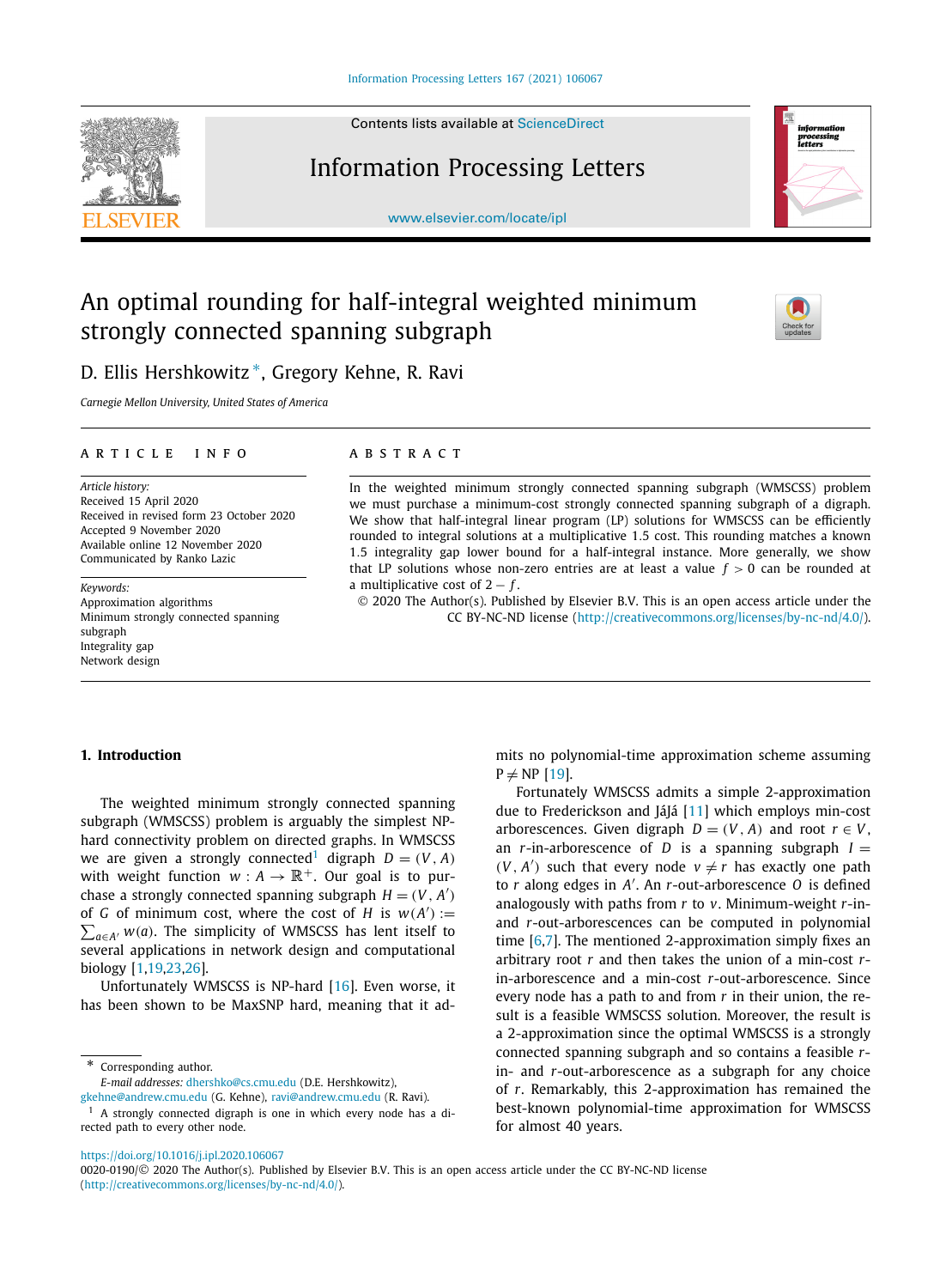<span id="page-1-0"></span>Thus, WMSCSS falls into a class of combinatorial optimization problems which admit simple, polynomial-time algorithms whose constant approximation ratios have not been improved in many decades. Notable other examples include the Traveling Salesman Problem (TSP) for which Christofides' simple 1*.*5-approximation [\[5](#page-2-0)] has remained the best polynomial-time approximation since 1976 and the Weighted Tree Augmentation Problem (WTAP) for which the best known polynomial-time approximation ratio is 2 as established by Frederickson and JáJá [\[11](#page-2-0)] in 1981 in the same work that gave a 2 approximation for WMSCSS. Given the apparent difficulty in improving these bounds, a great deal of work has focused on improving the approximation ratios of algorithms for special cases of these problems [\[2,9,13,14,19,](#page-2-0)[20,22,25,27\]](#page-3-0).

A recently fruitful such special case has been the assumption that solutions to the relevant linear program (LP) are half-integral—that is, each coordinate of an optimal solution is assumed to lie in  $\{0, \frac{1}{2}, 1\}$ . Notably, Cheriyan et al. [[4](#page-2-0)] showed that WTAP admits a 4*/*3 approximation if the relevant LP is half-integral and Iglesias and Ravi [[15](#page-2-0)] generalized this by showing that a  $2/(1 + f)$ -approximation is possible for WTAP if non-zero LP values are assumed to be at least  $f > 0$ . Similarly, a recent breakthrough of Karlin et al. [[17](#page-2-0)] showed that a ≈ 1*.*49993 approximation is possible for TSP if the LP solution is assumed to be half-integral. Studying such special cases offers the opportunity to develop tools and to help delineate lower and upper bounds for the general case. For example, TSP instances with half-integral optimal LP solutions are conjectured to be the hardest TSP instances to approximate  $[24]$  $[24]$  and so the work of Karlin et al.  $[17]$  $[17]$ was taken as evidence that Christofides' algorithm does not, in fact, attain the best constant approximation among all polynomial-time algorithms—a suspicion recently confirmed by Karlin et al. [[18](#page-2-0)].

### *1.1. Our contributions*

In this work we take this approach to WMSCSS. Specifically, we adapt a deterministic algorithm of Laekhanukit et al. [\[21](#page-3-0)] to show that half-integral solutions for the WM-SCSS LP can be deterministically rounded in polynomial time at a multiplicative cost of 1*.*5. In this LP, we enforce that every non-trivial cut has at least one purchased edge leaving. We use  $\delta^{+}(S)$  to denote the set of arcs leaving *S* ⊂ *V* .

| min $w(x) \stackrel{\text{def}}{=} w^T \cdot x$ |                              |                                         | (WMSCSS LP) |
|-------------------------------------------------|------------------------------|-----------------------------------------|-------------|
|                                                 | s.t. $x(\delta^+(S)) \geq 1$ | $\forall \emptyset \subset S \subset V$ |             |
|                                                 | $x_a > 0$                    | $\forall a \in A$                       |             |

Laekhanukit et al. [\[21](#page-3-0)] gave a family of half-integral instances of WMSCSS for which the integrality gap of the WMSCSS LP is bounded below by  $1.5 - \epsilon$  for any  $\epsilon > 0$ , and so our upper bound of 1*.*5 is tight.

More generally, we show how to round any LP solution with non-zero entries bounded below by *f >* 0 at a multiplicative cost of  $2 - f$ .

Our result for half-integral solutions may be seen as adding to a growing body of evidence that a polynomialtime 1*.*5-approximation is both achievable and the best possible for WMSCSS. Prior evidence includes a series of works that culminated in a 1*.*5-approximation for the unitcost case of WMSCSS [\[2,19](#page-2-0)[,25](#page-3-0)] and the aforementioned 1*.*5 integrality gap lower bound, which is the best known integrality gap lower bound for WMSCSS LP. Since the best known integrality gap lower bound is attained by a halfintegral solution, it seems possible that for WMSCSS, like for TSP, the hardest-to-approximate instances may be halfintegral.

Our rounding algorithm will be a degenerate form of one proposed by Laekhanukit et al. [\[21](#page-3-0)]. In particular, Laekhanukit et al. [\[21\]](#page-3-0) proposed an algorithm to study the *k*-arc connected subgraph problem for  $k \geq 2$  on *unit-cost* graphs. This is the *k*-arc connected generalization of the unit-cost WMSCSS. We make use of the same algorithm but use it with  $k = 1$  *on arbitrary cost graphs*; thus, the setting in which we apply this algorithm is somewhat different from that of prior work.

# **2. Rounding**

We review the algorithm of Laekhanukit et al. [\[21\]](#page-3-0) for  $k = 1$  before presenting our new analysis.

# *2.1. Algorithm of Laekhanukit et al. [[21\]](#page-3-0)*

The algorithm makes use of the *r*-in- and *r*-outarborescence LPs, defined as follows.

| min $w(x)$ |                           | (In-Arborescence LP)                                      |  |
|------------|---------------------------|-----------------------------------------------------------|--|
|            | s.t. $x(\delta^+(S)) > 1$ | $\forall \emptyset \subset S \subset V$ s.t. $r \notin S$ |  |
|            | $x_a > 0$                 | $\forall a \in A$                                         |  |

The *r*-out-arborescence LP is defined symmetrically; in particular " $\delta^{+}(S)$ " is replaced with " $\delta^{-}(S)$ " (the set of edges entering the set *S*).

Given an *x* which is feasible for the arborescence LP, it is known how to efficiently sample arborescences in a manner consistent the marginals defined by *x*, as summarized by the following claim. In the following,  $\mathcal{D}_{\text{in}}$  is a distribution over subgraphs of *D* each of which contains an in-arborescence and  $\mathcal{D}_{\text{out}}$  is a distribution over subgraphs of *D* each of which contains an out-arborescence.<sup>2</sup>

**Lemma 1** *([[3](#page-2-0),[8,10](#page-2-0),[12\]](#page-2-0)). Given an x feasible for the r-in- and r-out-arborescence LP's, we can, in polynomial time, independently sample sub-graphs I* ∼  $\mathcal{D}_{in}$  *and*  $0 \sim \mathcal{D}_{out}$  *such that*  $Pr(a \in I) = Pr(a \in O) = x_a$  *for every*  $a \in A$ *. Moreover, the size of the support of* D*in and* D*out is polynomial in the size of the graph and is computable in polynomial-time.*

<sup>&</sup>lt;sup>2</sup> In the algorithm originally presented by  $\mathcal{D}_{in}$  Laekhanukit et al. [[21\]](#page-3-0) the lemma has *I equal* to an in-arborescence and *O equal* to an outarborescence and  $Pr(a \in I) \le x_a$  and  $Pr(a \in O) \le x_a$ . It is easy to see that the claimed lemma immediately follows by adding extra arcs to *I* and *O* to increase the probability arc *a* is sampled to be exactly *xa* whenever that is not the case.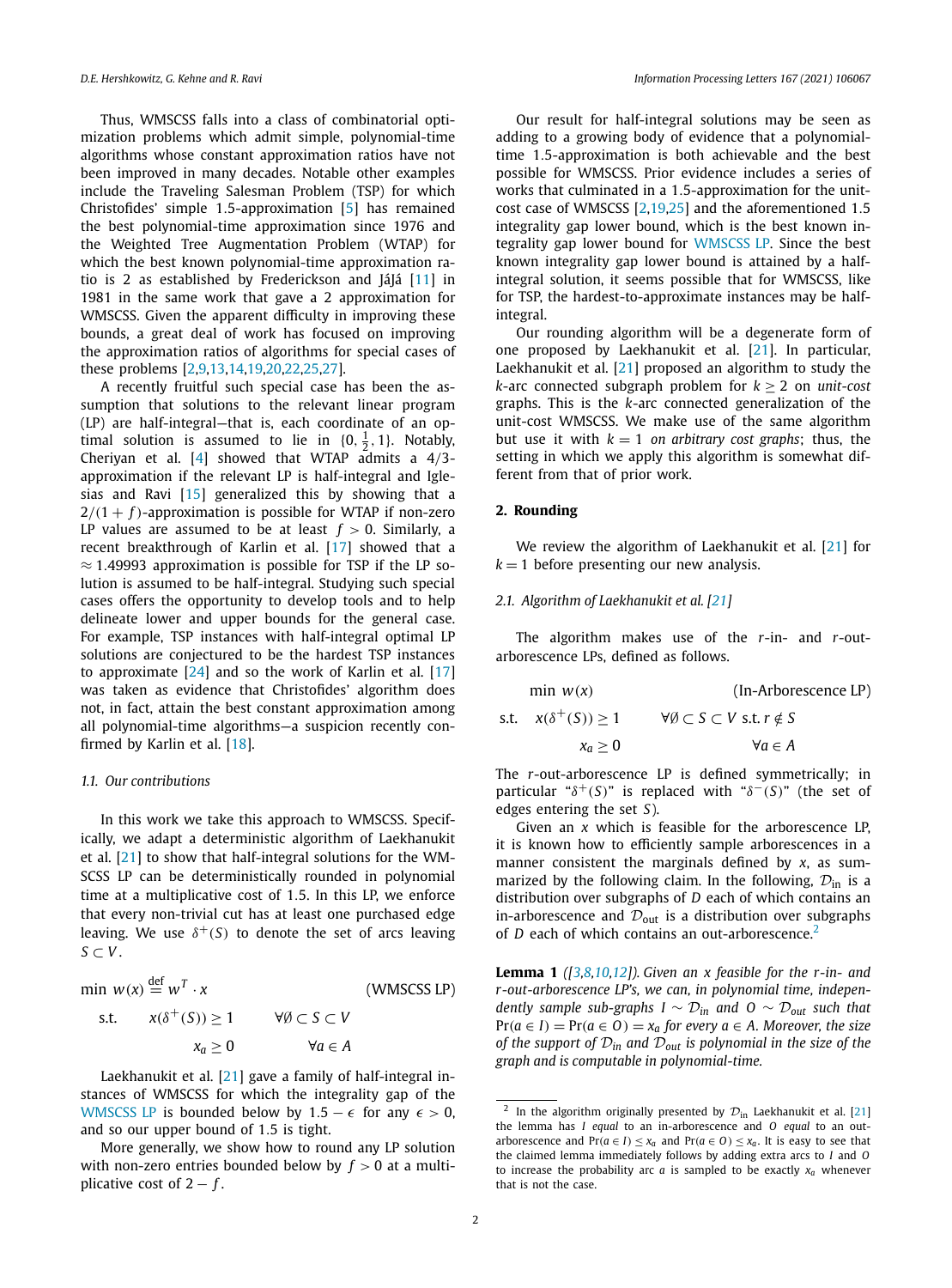<span id="page-2-0"></span>The algorithm of Laekhanukit et al. [[21\]](#page-3-0) which we adapt for our case is as follows: given an *x* feasible for [WMSCSS](#page-1-0) LP for an arbitrary root *r*, enumerate the support of  $\mathcal{D}_{in}$  and  $\mathcal{D}_{out}$  as in Lemma [1](#page-1-0) to get digraphs  $I_1, \ldots I_\alpha$ and  $O_1, \ldots O_\beta$ . Let  $\chi_{ij}$  be  $I_i \cup O_j$ . Return the  $\chi_{ij}$  of minimum weight. $3$ 

#### *2.2. Rounding LP solutions*

We now apply this algorithm to LP solutions whose non-zero entries are at least *f*. Let *P<sub>MSCS</sub>* be the polytope corresponding to [WMSCSS](#page-1-0) LP and let  $P_f := \{x \in P_{\text{MSCS}}:$  $x_a \notin (0, f)$  for all  $a \in A$ } be all feasible points whose nonzero entries are at least *f* .

**Theorem 1.** *Given an*  $x \in P_f$ , *the above deterministic algorithm outputs an integral* WMSCSS *solution*  $\hat{x}$  *such that*  $w(\hat{x}) \leq (2 - \hat{y})$  $f$   $\cdot$   $w(x)$  *in polynomial time.* 

**Proof.** Let  $\chi$  be the digraph returned by the algorithm. Since each  $O_i$  and  $I_j$  contains an *r*-out and *r*-in-arborescence, the characteristic vector corresponding to *χ* is a feasible integral solution to [WMSCSS](#page-1-0) LP. Moreover, a polynomial runtime follows immediately from Lemma [1](#page-1-0) and the fact that there are only polynomially many *χij* 's.

Thus, let us bound the cost of *χ*. By an averaging argument, it suffices to upper bound the expected cost of  $\hat{\chi}$  = *I* ∪ *O* where *I* ∼  $\mathcal{D}_{in}$  and *O* ∼  $\mathcal{D}_{out}$  since  $\chi$  is in the support of this distribution, and the minimum cost member in the collection has cost at most the average.

Consider a fixed arc *a*. By the inclusion-exclusion principle, the fact that  $a \in I$  is independent of whether  $a \in O$ , and Lemma [1](#page-1-0), the probability that *a* is in  $\hat{\chi}$  is

$$
Pr(a \in \hat{\chi}) = Pr(a \in I) + Pr(a \in O) - Pr(a \in I) Pr(a \in O)
$$

$$
= 2x_a - x_a^2.
$$

Thus, by linearity of expectation we have

$$
\mathbb{E}[w(\hat{\chi})] = \sum_{a} w(a) \cdot (2x_a - x_a^2)
$$
  
\n
$$
\leq \sum_{a} w(a) \cdot (2x_a - x_a \cdot f)
$$
  
\n(Since  $x_a > 0 \implies x_a \geq f \quad \forall x_a \in P_f$ )  
\n
$$
= (2 - f) \cdot w(x). \quad \Box
$$

As a corollary of Theorem 1 we recover our 1*.*5-cost rounding for half-integral solutions:

**Corollary 1.** *There is a deterministic polynomial-time algorithm which, given an*  $x \in P_{1/2}$ *, outputs a feasible integral*  $\hat{x}$  *such that*  $w(\hat{x}) \leq 1.5 \cdot w(x)$ .

# **Declaration of competing interest**

The authors declare that they have no known competing financial interests or personal relationships that could have appeared to influence the work reported in this paper.

# **Acknowledgements**

D Ellis Hershkowitz supported in part by NSF grants CCF-1527110, CCF-1618280, CCF-1814603, CCF-1910588, NSF CAREER award CCF-1750808 and a Sloan Research Fellowship. R Ravi supported in part by the U.S. Office of Naval Research award N00014-18-1-2099.

# **References**

- [1] Satabdi Aditya, Bhaskar DasGupta, Marek Karpinski, [Algorithmic](http://refhub.elsevier.com/S0020-0190(20)30154-X/bib462955F7E393C38799102AF3071B95B0s1) perspectives of network transitive [reduction](http://refhub.elsevier.com/S0020-0190(20)30154-X/bib462955F7E393C38799102AF3071B95B0s1) problems and their applications to synthesis and analysis of biological [networks,](http://refhub.elsevier.com/S0020-0190(20)30154-X/bib462955F7E393C38799102AF3071B95B0s1) Biology 3 (1) [\(2013\)](http://refhub.elsevier.com/S0020-0190(20)30154-X/bib462955F7E393C38799102AF3071B95B0s1) 1–21.
- [2] Piotr Berman, Bhaskar DasGupta, Marek Karpinski, [Approximating](http://refhub.elsevier.com/S0020-0190(20)30154-X/bib90D609DB54597D5436D3F8F774354DF3s1) transitive [reductions](http://refhub.elsevier.com/S0020-0190(20)30154-X/bib90D609DB54597D5436D3F8F774354DF3s1) for directed networks, in: Workshop on Algorithms and Data [Structures,](http://refhub.elsevier.com/S0020-0190(20)30154-X/bib90D609DB54597D5436D3F8F774354DF3s1) Springer, 2009, pp. 74–85.
- [3] Robert Carr, Santosh Vempala, Randomized [metarounding,](http://refhub.elsevier.com/S0020-0190(20)30154-X/bibB55FC1A3BBA37C5EDFFCE9FDD4FAEE3Bs1) Random Struct. [Algorithms](http://refhub.elsevier.com/S0020-0190(20)30154-X/bibB55FC1A3BBA37C5EDFFCE9FDD4FAEE3Bs1) 20 (3) (2002) 343–352.
- [4] Joseph Cheriyan, Tibor Jordán, R. Ravi, On [2-coverings](http://refhub.elsevier.com/S0020-0190(20)30154-X/bib780E2ED582896B315F8BEEAFC90080C6s1) and 2-packings of laminar families, in: Annual European [Symposium](http://refhub.elsevier.com/S0020-0190(20)30154-X/bib780E2ED582896B315F8BEEAFC90080C6s1) on Algorithms (ESA), Springer, 1999, [pp. 510–520.](http://refhub.elsevier.com/S0020-0190(20)30154-X/bib780E2ED582896B315F8BEEAFC90080C6s1)
- [5] Nicos [Christofides,](http://refhub.elsevier.com/S0020-0190(20)30154-X/bibA227ABBBE925834C2996C18D31FCDE35s1) Worst-case analysis of a new heuristic for the [travelling](http://refhub.elsevier.com/S0020-0190(20)30154-X/bibA227ABBBE925834C2996C18D31FCDE35s1) salesman problem, Technical report, Carnegie Mellon Uni[versity,](http://refhub.elsevier.com/S0020-0190(20)30154-X/bibA227ABBBE925834C2996C18D31FCDE35s1) 1976.
- [6] Yoeng-Jin Chu, On the shortest [arborescence](http://refhub.elsevier.com/S0020-0190(20)30154-X/bibF3C3E3B4CC7C88859BE29553B28DD48As1) of a directed graph, Sci. Sin. 14 (1965) [1396–1400.](http://refhub.elsevier.com/S0020-0190(20)30154-X/bibF3C3E3B4CC7C88859BE29553B28DD48As1)
- [7] Jack Edmonds, Optimum [branchings,](http://refhub.elsevier.com/S0020-0190(20)30154-X/bib3C8F0D47AAE4D944853805FB69670C9Fs1) J. Res. Natl. Bur. Stand. B 71 (4) (1967) [233–240.](http://refhub.elsevier.com/S0020-0190(20)30154-X/bib3C8F0D47AAE4D944853805FB69670C9Fs1)
- [8] Jack Edmonds, [Edge-disjoint](http://refhub.elsevier.com/S0020-0190(20)30154-X/bibC99E96339AFA1CA291964213472B5BC1s1) branchings, Comb.l Algorithms (1973) [91–96.](http://refhub.elsevier.com/S0020-0190(20)30154-X/bibC99E96339AFA1CA291964213472B5BC1s1)
- [9] Samuel Fiorini, M. Groß, J. Könemann, L. Sanità, A [3/2-approximation](http://refhub.elsevier.com/S0020-0190(20)30154-X/bib364ED4B5B6FD299729AA68EA01B4154As1) algorithm for tree augmentation via [chvátal-gomory](http://refhub.elsevier.com/S0020-0190(20)30154-X/bib364ED4B5B6FD299729AA68EA01B4154As1) cuts, in: 15th [Cologne-Twente](http://refhub.elsevier.com/S0020-0190(20)30154-X/bib364ED4B5B6FD299729AA68EA01B4154As1) Workshop on Graphs and Combinatorial Optimization, [2017,](http://refhub.elsevier.com/S0020-0190(20)30154-X/bib364ED4B5B6FD299729AA68EA01B4154As1) p. 77.
- [10] Andras Frank, Covering [branchings,](http://refhub.elsevier.com/S0020-0190(20)30154-X/bib1B84FAD0BDAA3A54DE31BF520CB029C7s1) Acta Sci. Math. 41 (1979) 77–81.
- [11] Greg N. Frederickson, Joseph JáJá, [Approximation](http://refhub.elsevier.com/S0020-0190(20)30154-X/bib3D207A50540557EC5BA093AAD5387FE6s1) algorithms for several graph [augmentation](http://refhub.elsevier.com/S0020-0190(20)30154-X/bib3D207A50540557EC5BA093AAD5387FE6s1) problems, SIAM J. Comput. 10 (2) (1981) [270–283.](http://refhub.elsevier.com/S0020-0190(20)30154-X/bib3D207A50540557EC5BA093AAD5387FE6s1)
- [12] Harold N. Gabow, A matroid approach to finding edge [connectiv](http://refhub.elsevier.com/S0020-0190(20)30154-X/bibAD8F3002FF828EC13885C731F66DC100s1)ity and packing [arborescences,](http://refhub.elsevier.com/S0020-0190(20)30154-X/bibAD8F3002FF828EC13885C731F66DC100s1) J. Comput. Syst. Sci. 50 (2) (1995) [259–273.](http://refhub.elsevier.com/S0020-0190(20)30154-X/bibAD8F3002FF828EC13885C731F66DC100s1)
- [13] Shayan Oveis Gharan, Amin Saberi, Mohit Singh, A [randomized](http://refhub.elsevier.com/S0020-0190(20)30154-X/bib289ABDCE1BB3808C05B8D968F89CA68As1) rounding approach to the traveling [salesman](http://refhub.elsevier.com/S0020-0190(20)30154-X/bib289ABDCE1BB3808C05B8D968F89CA68As1) problem, in: Symposium on [Foundations](http://refhub.elsevier.com/S0020-0190(20)30154-X/bib289ABDCE1BB3808C05B8D968F89CA68As1) of Computer Science (FOCS), IEEE, 2011, [pp. 550–559.](http://refhub.elsevier.com/S0020-0190(20)30154-X/bib289ABDCE1BB3808C05B8D968F89CA68As1)
- [14] Benjamin Grimmer, Dual-based [approximation](http://refhub.elsevier.com/S0020-0190(20)30154-X/bib4CF5AE7A0AC814C22C1E6145DB8817EDs1) algorithms for cutbased network connectivity problems, [Algorithmica](http://refhub.elsevier.com/S0020-0190(20)30154-X/bib4CF5AE7A0AC814C22C1E6145DB8817EDs1) 80 (10) (2018) [2849–2873.](http://refhub.elsevier.com/S0020-0190(20)30154-X/bib4CF5AE7A0AC814C22C1E6145DB8817EDs1)
- [15] Jennifer Iglesias, R. Ravi, Coloring down: 3*/*[2-approximation](http://refhub.elsevier.com/S0020-0190(20)30154-X/bib11D7E24CF7BB34AE53207688D32E656Fs1) for special cases of the weighted tree [augmentation](http://refhub.elsevier.com/S0020-0190(20)30154-X/bib11D7E24CF7BB34AE53207688D32E656Fs1) problem, preprint, [arXiv:1707.05240,](http://refhub.elsevier.com/S0020-0190(20)30154-X/bib11D7E24CF7BB34AE53207688D32E656Fs1) 2017.
- [16] David S. Johnson, Michael R. Garey, Computers and [Intractability:](http://refhub.elsevier.com/S0020-0190(20)30154-X/bib51AD831739A9810C0BAEB2A01E5450AEs1) A Guide to the Theory of [NP-Completeness,](http://refhub.elsevier.com/S0020-0190(20)30154-X/bib51AD831739A9810C0BAEB2A01E5450AEs1) vol. 1, WH Freeman, San [Francisco,](http://refhub.elsevier.com/S0020-0190(20)30154-X/bib51AD831739A9810C0BAEB2A01E5450AEs1) 1979.
- [17] Anna Karlin, Nathan Klein, Shayan Oveis Gharan, An [improved](http://refhub.elsevier.com/S0020-0190(20)30154-X/bib29985575A2EFBCC54444775AD9D144D1s1) ap[proximation](http://refhub.elsevier.com/S0020-0190(20)30154-X/bib29985575A2EFBCC54444775AD9D144D1s1) algorithm for tsp in the half integral case, in: Annual ACM [Symposium](http://refhub.elsevier.com/S0020-0190(20)30154-X/bib29985575A2EFBCC54444775AD9D144D1s1) on Theory of Computing (STOC), 2020.
- [18] R. Anna Karlin, Nathan Klein, Shayan Oveis Gharan, A [\(slightly\)](http://refhub.elsevier.com/S0020-0190(20)30154-X/bibA36834006299BA469FFB297DE49F7A8Fs1) improved [approximation](http://refhub.elsevier.com/S0020-0190(20)30154-X/bibA36834006299BA469FFB297DE49F7A8Fs1) algorithm for metric tsp, preprint, arXiv:2007. [01409,](http://refhub.elsevier.com/S0020-0190(20)30154-X/bibA36834006299BA469FFB297DE49F7A8Fs1) 2020.
- [19] Samir Khuller, Balaji Raghavachari, Neal Young, [Approximating](http://refhub.elsevier.com/S0020-0190(20)30154-X/bibAACBFBF8D65D7267B12DDA1ABB18B2D0s1) the minimum [equivalent](http://refhub.elsevier.com/S0020-0190(20)30154-X/bibAACBFBF8D65D7267B12DDA1ABB18B2D0s1) digraph, SIAM J. Comput. 24 (4) (1995) [859–872.](http://refhub.elsevier.com/S0020-0190(20)30154-X/bibAACBFBF8D65D7267B12DDA1ABB18B2D0s1)

<sup>3</sup> Here Laekhanukit et al. [[21](#page-3-0)] actually used the optimal *x*. Additionally, Laekhanukit et al. [\[21\]](#page-3-0) stated their algorithm as choosing uniformly at random from among the  $\chi_{ij}$  but then remarked that it can be derandomized; we give the derandomized version.